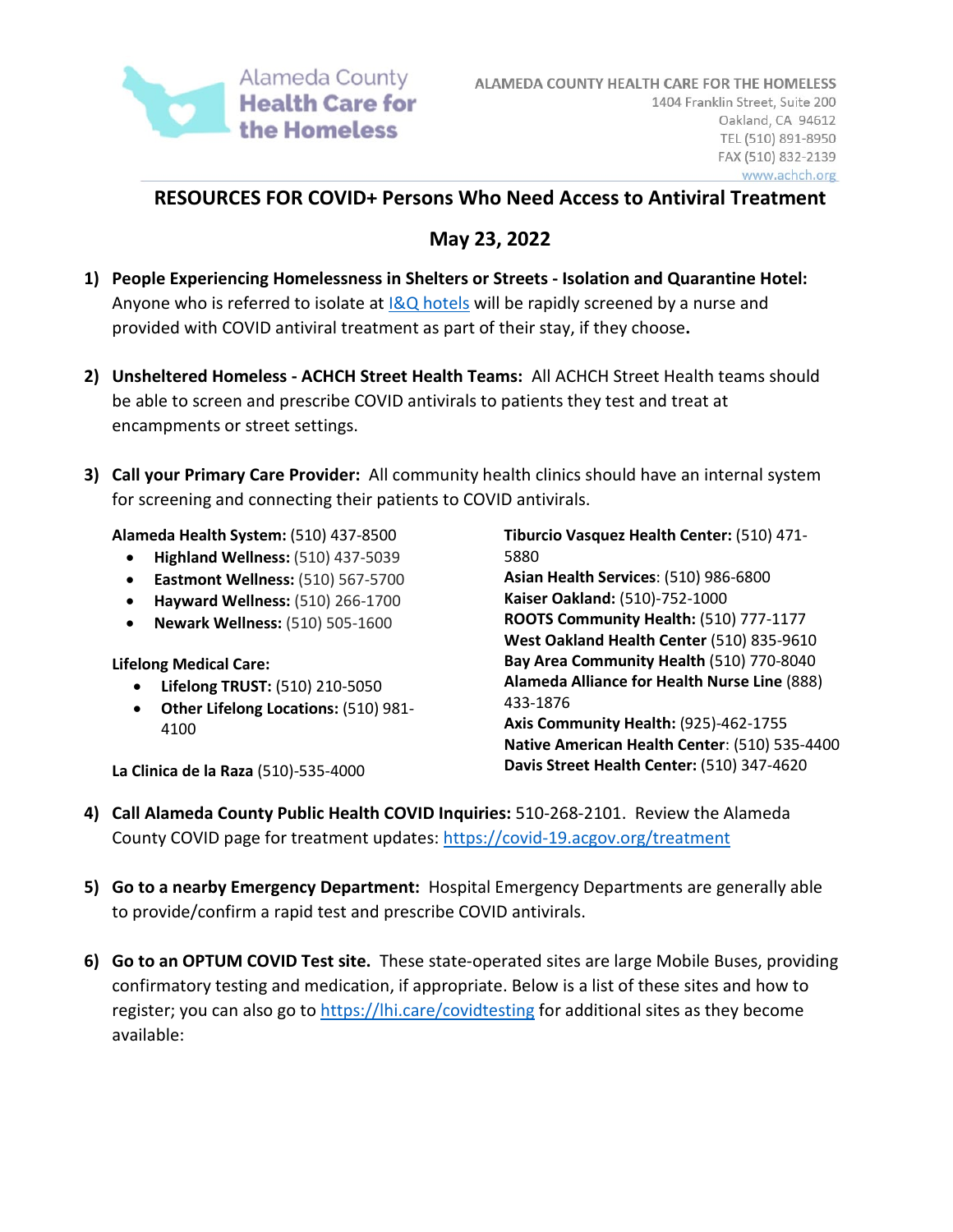

ALAMEDA COUNTY HEALTH CARE FOR THE HOMELESS

1404 Franklin Street, Suite 200 Oakland, CA 94612 TEL (510) 891-8950 FAX (510) 832-2139 www.achch.org

### **Berkeley**

## **Optum Serve Mobile Testing Bus**

2251 Harold Way, Berkeley, CA 94701 Every Tuesday: 7:00am - 7:00pm Staff Break schedules: Lunch 11am-12pm, Dinner 4pm-5pm Rapid Antigen testing available for walk-ups and by appointment. [Register Here](https://lhi.care/covidtesting) PCR walk-ups welcome.

## \*COVID-19 immediate treatment available if appropriate (Paxlovid)

For any questions please call (888) 634-1123 (English/Spanish)

#### **Meyer Sound in Berkeley**

2832 San Pablo Ave., Berkeley, CA 94702 Every Wednesday: 7:00 am – 7:00 pm Staff Break schedules: Lunch 11am-12pm, Dinner 4pm-5pm Rapid Antigen testing available for walk-ups and by appointment. [Register Here](https://lhi.care/covidtesting) PCR walk-ups welcome. \*COVID-19 immediate treatment available if

### appropriate (Paxlovid)

For any questions please call (888) 634-1123 (English/Spanish)

#### **West Berkeley Service Center**

1900 6th St. Berkeley, CA 94710 Monday - Friday: 8:00 am – 8:00 pm Staff Break schedules: Lunch 12:00 pm - 1:00 pm, Dinner 5:00 pm - 6:00 pm **Closed Memorial Day 5/30/2022** Rapid Antigen testing available for walk-ups and by appointment. [Register here](https://lhi.care/covidtesting) PCR walk-ups welcome. \*COVID-19 immediate treatment available if appropriate (Paxlovid) For any questions please call (888) 634-1123 (English/Spanish)

### **Oakland:**

**City of Refuge** 8200 Enterprise Way, Oakland, CA 94621 Tuesday and Wednesday 8:00 am– 4:00 pm Staff Break schedule: 12:00 pm - 1:00 pm Rapid Antigen testing available for walk-ups and by appointment. Register Here PCR walk-ups welcome. \*COVID-19 immediate treatment available if appropriate (Paxlovid) For any questions please call (888) 634-1123 (English/Spanish)

#### **Oakland Coliseum**

7200 San Leandro Blvd., Oakland, CA 94621 Testing located in rear parking lot Every Monday: 7:00 am – 7:00 pm Staff Break schedules: Lunch 11am-12pm , Dinner 4pm-5pm **Closed Memorial Day** Rapid Antigen testing available for walk-ups and by appointment. [Register Here](https://lhi.care/covidtesting)  PCR walk-ups welcome. \*COVID-19 immediate treatment available if appropriate (Paxlovid) For any questions please call (888) 634-1123 (English/Spanish)

#### **West Oakland BART Station**

1451 7th St., Oakland, CA 94607 Every Saturday: 7:00 am – 7:00 pm Staff Break schedules: Lunch 11am-12pm , Dinner 4pm-5pm Rapid Antigen testing available for walk-ups and by appointment. [Register Here](https://lhi.care/covidtesting)  PCR walk-ups welcome. \*COVID-19 immediate treatment available if appropriate (Paxlovid) For any questions please call (888) 634-1123 (English/Spanish)

#### **West Oakland Health Council**

700 Adeline Street, Oakland, CA 94607 Thursday and Friday 8:00 AM – 4:00 PM Staff Break schedules: Lunch 11:00 AM - 12:00 PM Rapid Antigen testing available for walk-ups and by appointment. [Register Here](https://lhi.care/covidtesting)

PCR walk-ups welcome.

\*COVID-19 immediate treatment available if